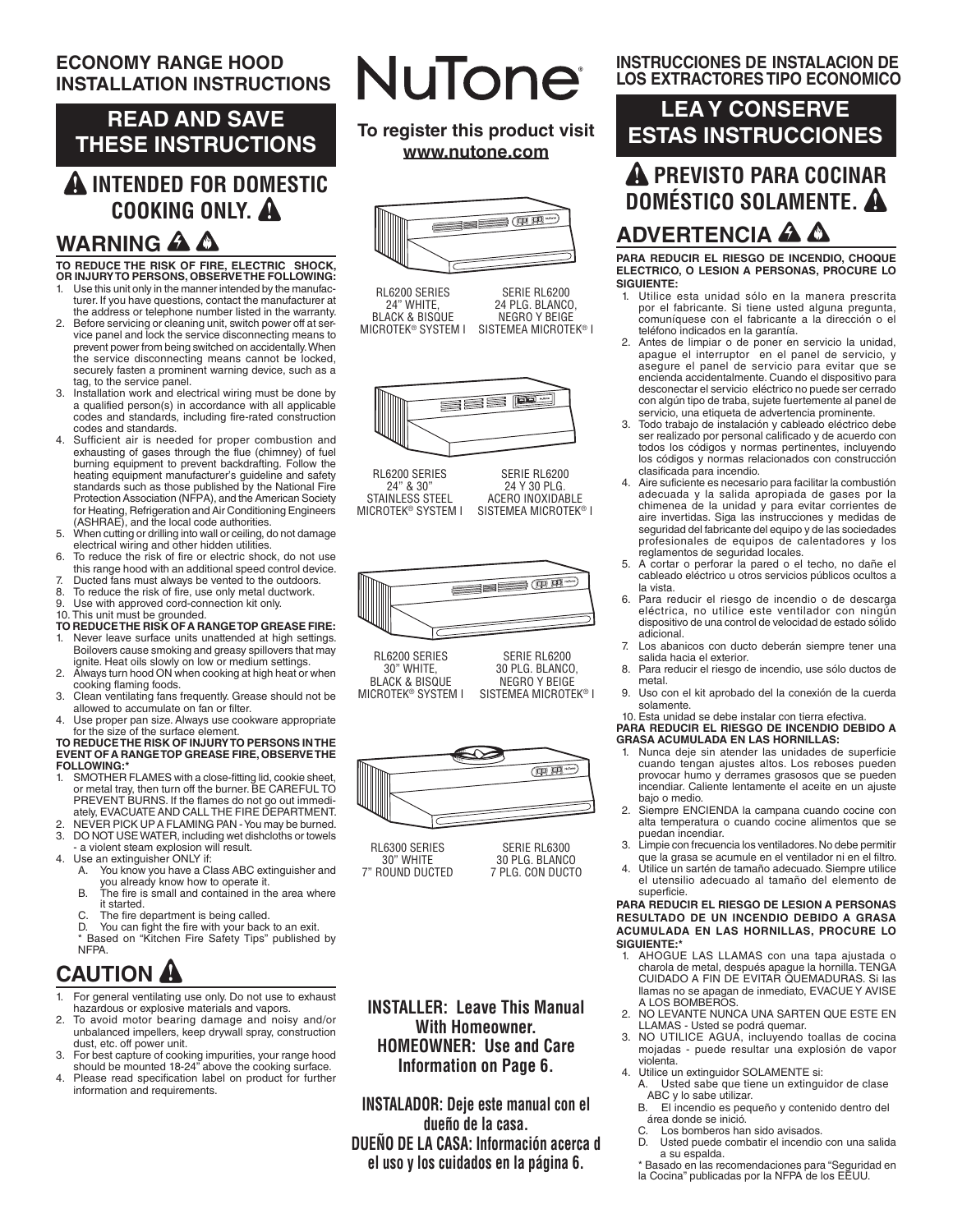### **TOOLS AND MATERIALS REQUIRED**

- $\Box$  Drill, electric or ratchet drive<br> $\Box$  1/8" Drill bit for drilling pilot h
- 
- $\Box$  1/8" Drill bit for drilling pilot holes<br> $\Box$  1-1/4" wood bit for drilling electri 1-1/4" wood bit for drilling electrical wiring access hole
- $\Box$  One straight blade and one phillips head screwdriver
- **Q** Pliers
- $\Box$  Pencil and ruler and/or tape measure
- $\Box$  Saber saw or keyhole saw for cutting 1" x 2" wood
- strips to length and cutting wall or cabinet openings  $\Box$  Caulking, metal snips, duct tape, duct (with elbows and transition, if necessary) and roof or wall cap, as required
- $\square$  Electrical wiring and supplies of type to comply with local codes
- The following materials are required only for installations on recessed bottom kitchen cabinets:
- $\Box$  Two 1" x 2" x 12" (approximate length) wood strips (purchase locally)
- $\Box$  Four 1-1/4" long flat head wood screws (purchase locally)

# **PRECAUCION**

- Solamente para uso general de ventilación. No utilice para descargar materiales o vapores riesgosos o explosivos.
- 2. Para evitar daños al motor y evitar que las navajas del abanico emitan mucho ruido o estén fuera de balance, mantenga el motor libre de pelusa, polvo, etc.
- 3. Para obtener mejores resultados en la captura de los vapores de la estufa, el extractor debe montarse a entre 18 y 24 plg. sobre las hornillas de la estufa.
- 4. Por favor lea la etiqueta con las especificaciones del equipo para otros requisitos y mayor información.

### **HERRAMIENTAS Y MATERIALES QUE SE NECESITAN PARA LA INSTALACION**

- $\Box$  Taladro, eléctrico o clavador de trinquete
- Taladro de 1/8 plg.
- □ Broca de 1-1/4 plg. para taladrar un agujero para la entrada de los cables eléctricos
- $\Box$  Una cuchilla recta y un desarmador con punta (estrella) phillips
- q Pinzas
- **Q** Lapíz y regla o una cinta de medir
- $\Box$  Serrucho de punta o serrucho para cortar pedazos de madera en 1 plg. por 2 plg. a la medida y para hacer las aberturas en las paredes o en los gabinetes
- $\Box$  Remachadora, pedazos de metal, cinta para ductos, ducto (si es necesario con codos y conexiones) y recubrimiento de pared o techo, según sea necesario
- $\Box$  Cables eléctricos y materiales que sean aceptados por las leyes locales

El siguiente material sólo se necesita si se va a instalar en la parte inferior de un gabinete de cocina:

- $\Box$  Dos pedazos de madera con medidas aproximadas de 1 plg. x 2 plg. x 12 plg.
- Cuatro tornillos para madera con cabeza plana de 1-1/4 plg.

# **PLANEANDO LA INSTALACION DE LOS DUCTOS**

**Esta sección es sólo para extractores Serie RL6300. Si su extractor es Serie RL6200, sáltese esta sección y continúe en la sección de "PREPARANDO EL EX-TRACTOR".**

Inicie el plan para instalar los ductos decidiendo por dónde va a pasar el ducto entre el extractor y la pared. Para ob-tener un mejor funcionamiento, escoja la salida más directa posible para el ducto, y el menor número de codos. Existen diferentes opciones que se muestran en las FIGURAS A y B enseguida.

#### **FIG. 1**

Algunas veces es más sencillo usar un casquete de pared colocándolo verticalmente y usando un codo como el mostrado.

Colocándolo entre las vigas del techo (para las instalaciones múltiples) o a través de un espacio de plafón sobre los gabi-netes (en donde el plafón se conecta a una pared externa).

#### **FIG. 2**

Utilizando un ducto circular de 7 plg. en posición vertical (para instalaciones individuales).

### **PLANNING DUCTWORK INSTALLATION**

**This section for RL6300 Series hoods only. For RL6200 Series hoods, skip this section and go on to "Prepare the Hood".**

Begin planning ductwork by deciding where the duct will run between the range hood and the outside. For best performance, use the shortest possible duct run and a minimum number of elbows. There are several choices shown - FIGS. 1 & 2 below.

#### **FIG. 1**

Sometimes when using a wall cap it is easier to duct vertically and then use an elbow as shown.

Ducting between the ceiling joists (for multi-story instal-lations) or through the soffit space above the cabinets (where the soffit connects to an outside wall).

#### **FIG. 2**

Straight up through the roof using 7" round duct (for single story installations).

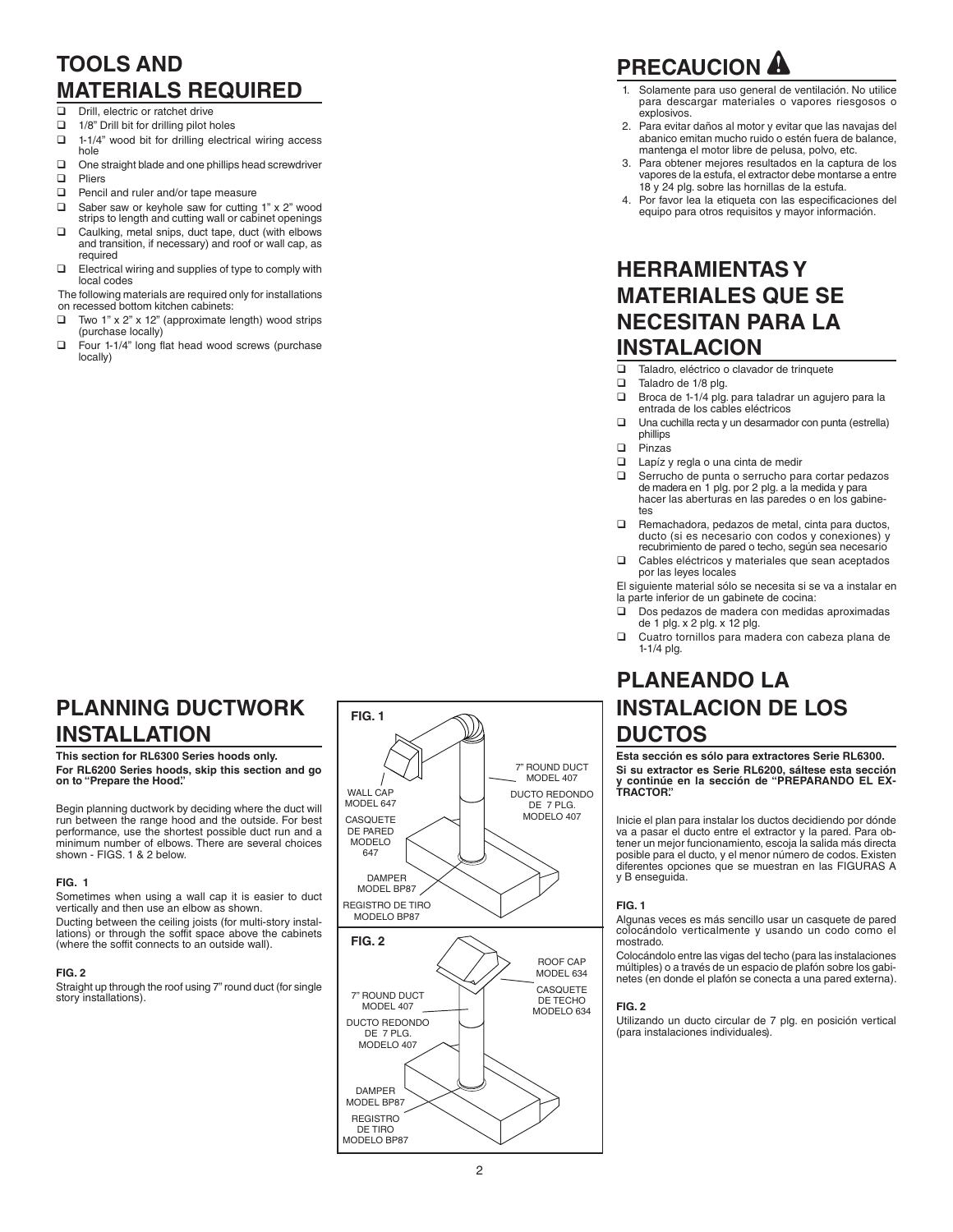# **PREPARE THE HOOD**

#### **FIG. 3**

- 1. Unpack hood and check contents. You should receive:
	- 1 Aluminum Filter (RL6300 Series only)
	- 1 Ductfree Microtek® System I Filter (RL6200
	- Series only)
- 2. Remove wiring box cover. Under cover find:
	- 1 Plastic Bag containing loose mounting hard ware

#### **FIG. 4**

- 3. Remove top or rear electrical knockout.
- 4. (RL6300 Series only) Install Model BP87 damper (purchase separately) over opening in top of hood.



# **PREPARANDO EL EXTRACTOR**

#### **FIG. 3**

- 1. Desempaque el extractor y revise el contenido de la caja. Usted debe encontrar:
- 1 Filtro de aluminio (solamente Serie RL6300) 1 - Sistema de filtro Ductfree Microtek® System
- 2. Retire la cubierta de la caja de cableado. Bajo la cubierta encontrará:
	- 1 Bolsa de plástico que contiene las piezas necesarias para la instalación

#### **FIG. 4**

- 3. Retire el tapón eléctrico trasero superior.
- 4. (Solamente Serie RL6300) Instale el regulador Modelo BP87 (comprado por separado) sobre la abertura en la parte superior del extractor.

### **PREPARE THE INSTALLATION LOCATION**

Omit STEP 1 if hood will be installed under cabinets with flush bottom.

#### **FIGS. 5, 6 & 7**

- 1. (For installation on recessed bottom cabinets only) Attach a wood filler strip at each side of recessed area under cabinet. Use two 1" x 2" strips cut to length. If recess is deeper than 1" use thicker strips. Attach strips with 1¼" wood screws, 3" from each end of strip.
- 2. Measure and mark the following:
	- a.) Electrical wiring opening in wall or cabinet. b.) Duct opening in wall or cabinet (RL6300
		- Series only).

#### **WARNING WHEN CUTTING OR DRILLING INTO WALL OR CABINET, BE CAREFUL NOT TO CUT EXISTING ELECTRICAL WIRING.**

- 3. Use 1¼" bit to drill opening for electric wiring.
- 4. Cut out duct opening in cabinet with saber saw or keyhole saw (RL6300 Series only).
- 5. Center hood in installation opening and trace keyhole slots onto wood filler strips on cabinet bottom.

#### **FIG. 8**

6. Screw four #10 x 7/8 wood screws into exact center of narrow end of traced keyhole slots. Allow 3/8" of screws to project, so that hood can be fitted into place later.



10-15/16 PLG. PARA EXTRACTOR DE 24 PLG.



### **ACONDICIONE EL LUGAR DE LA INSTALACION**

Si el extractor va a ser instalado bajo gabinetes con suelo nivelado, omita el PASO 1.

#### **FIGS. 5, 6 y 7**

1. (Solamente para la instalación en los gabinetes con espacios libres) Coloque una pieza de madera en cada uno de los lados para rellenar el área libre debajo del gabinete. Utilice dos tiras de madera de 1 plg. x 2 plg. de longitud. Si el área libre tiene más de 1 plg. de profundidad, utilice piezas de madera más gruesas. Ajuste las piezas con tornillos para madera de 1¼ plg., a 3 plg. de los extremos.

2. Mida y marque lo siguiente:

- a.) La abertura del cableado eléctrico en la pared o el gabinete.
- b.) La abertura para el ducto en la pared o el gabinete (solamente Serie RL6300).

#### **ADVERTENCIA CUANDO ESTE CORTANDO O PERFORANDO LA PARED O EL GABINETE, ASEGURESE DE NO COR-TAR EL CABLEADO ELECTRICO EXISTENTE.**

- 3. Utilice un taladro de 1¼ plg. para hacer la abertura para el cableado eléctrico.
- 4. Haga un corte en el gabinete, para la entrada del ducto, con un serrucho o una sierra de punta o de calador (solamente Serie RL6300).
- 5. Centre el extractor en la entrada de la instalación y marque las ranuras en las piezas de madera que rellenan el espacio libre en la parte inferior del gabinete.

**FIG. 8**

6. Ajuste 4 tornillos para madera #10 x 7/8 justo en el centro del extremo angosto de las ranuras marcadas. Permita que los tornillos salgan 3/8 plg. para que el extractor pueda ser colocado en su lugar.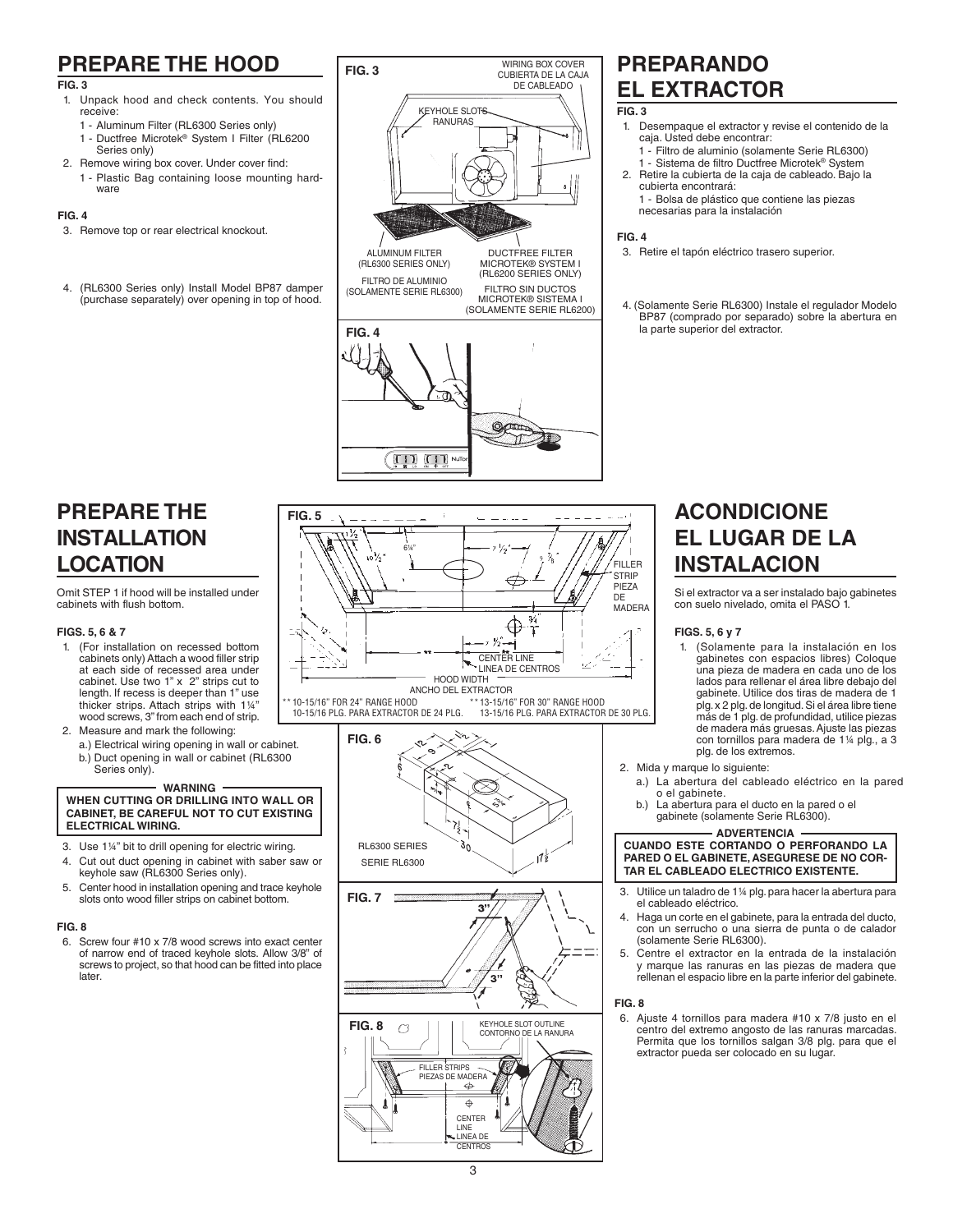# **INSTALL THE DUCTWORK**

**(This section for RL6300 Series hoods only. For RL6200 Series hoods, skip this section and go on to "Install Range Hood". )**

**NOTE These instructions will follow plans made on Page 2. Start at the exterior and run ductwork back to the range hood.**

**For best possible performance, use the shortest possible duct run and a minimum number of elbows. Do not vent a range hood into an attic space. A buildup of grease in the attic could become a fire hazard.** 

**Use only metal ductwork. DO NOT USE PLASTIC DUCT. Assemble duct run securely so that in case of a grease fire on the range, the fire will be contained inside metal ductwork. Tape all duct connections.**

1. Follow appropriate directions for type of duct run you install.

#### **FIG. 9**

Wall Cap Discharge: Use saber saw or keyhole saw to cut hole slightly larger than duct size used so that duct will line up easily with damper/duct conector on hood. Install casing strips if cap will be installed on siding. Attach required amount of duct to wall cap and run duct back to hood. Fasten cap to wall and caulk well.

#### **FIG. 10**

Roof Cap Discharge: Cut a hole in roof slightly larger than duct size being used. Run ductwork down to hood location. Leave 3/4" of duct projecting above roof surface on high side.

Trim duct parallel to roof pitch and seal all around duct with roof cement.

Carefully trim shingles and slide back of roof sheet under shingles. Nail roof sheet to roof under shingles at top two corners and two sides. Nail sheet directly to roof in four places at bottom.

Using roof cement, seal all nail heads and shingles which were cut or lifted. Do not seal bottom edge of roof sheet.

> SOFFIT PLAFON

⋉

CABINET GABINETE



ROOF CAP CASQUETE DE **TECHO** 

### **INSTALACION DEL DUCTO**

**(Esta sección es solamente para los extractores serie RL6300. Serie RL6200 pueden saltarse ésta sección y continuar en la "INSTALACION DEL EXTRACTOR". )**

#### **NOTA**

**Estas instrucciones seguirán los planes descritos en la pág 2. Comience a trabajar del exterior al interior para conectar el ducto con el extractor. Para obtener un mejor funcionamiento del extractor, procure que la salida del ducto sea la más directa y que tenga el menor número de codos. No permita que la salida del extractor quede en un desván. Si se forma una capa de grasa en el desván puede ser peligroso y causar un incendio. Utilice solamente ductos de metal. NO USE DUC-TOS DE PLASTICO. Ensamble el ducto firmemente para que en caso de que se prenda debido a la grasa, el fuego se contenga dentro del ducto de metal. Coloque cinta de aislar en todas las conexiones del ducto.**

1. Siga las incicaciones adecuadas para el tipo de ducto que vaya a instalar.

#### **FIG. 9**

Salida del casquete de pared: Utilice un serrucho o una sierra de calador para cortar un orificio un poco más grande que el tamaño del ducto, para poder acomodar facilmente el ducto con el conector del ducto/regulador en el extractor. Si el casquete se va a instalar en un lado, instale las tiras del marco. Fije la cantidad requerida del ducto en el casquete de pared y acomode el ducto en el extractor. Ajuste el casquete a la pared. el extractor. Ajuste el casquete a la pared. Fijelo con un martillo. (Si la pared es de concreto u otro material, ejecute las operaciones necesarias para obtener los mismos resultados.)

#### **FIG. 10**

ROUND DUCT **DUCTO** REDONDO DE 7 PLG.

Salida del casquete por el techo: Haga un orificio en el techo, ligeramente más grande que la circunferencia del ducto que se está usando. Coloque el ducto debajo del lugar donde va el extractor. Deje que 3/4 plg. del ducto sobresalgan por encima de la superficie en el lado alto del techo.

Ajuste el ducto paralelamente con la inclinación del techo y selle alrededor del tubo con cemento para techos o tejados.

Empareje las tejas con cuidado y deslice la placa del tejado que está debajo de las tejas. Clave la placa del tejado a la parte de techo que está bajo las tejas en las dos esquinas y los dos lados superiores. Clave la placa directamente al tejado en cuatro extremos en la parte inferior.

Utilizando cemento para tejado, selle todas las cabezas de los clavos y las tejas que fueron cortadas o levantadas. No selle el extremo inferior de la placa del tejado. (Si el techo es de concreto haga las operaciones necesarias para obtener los mismos resultados.)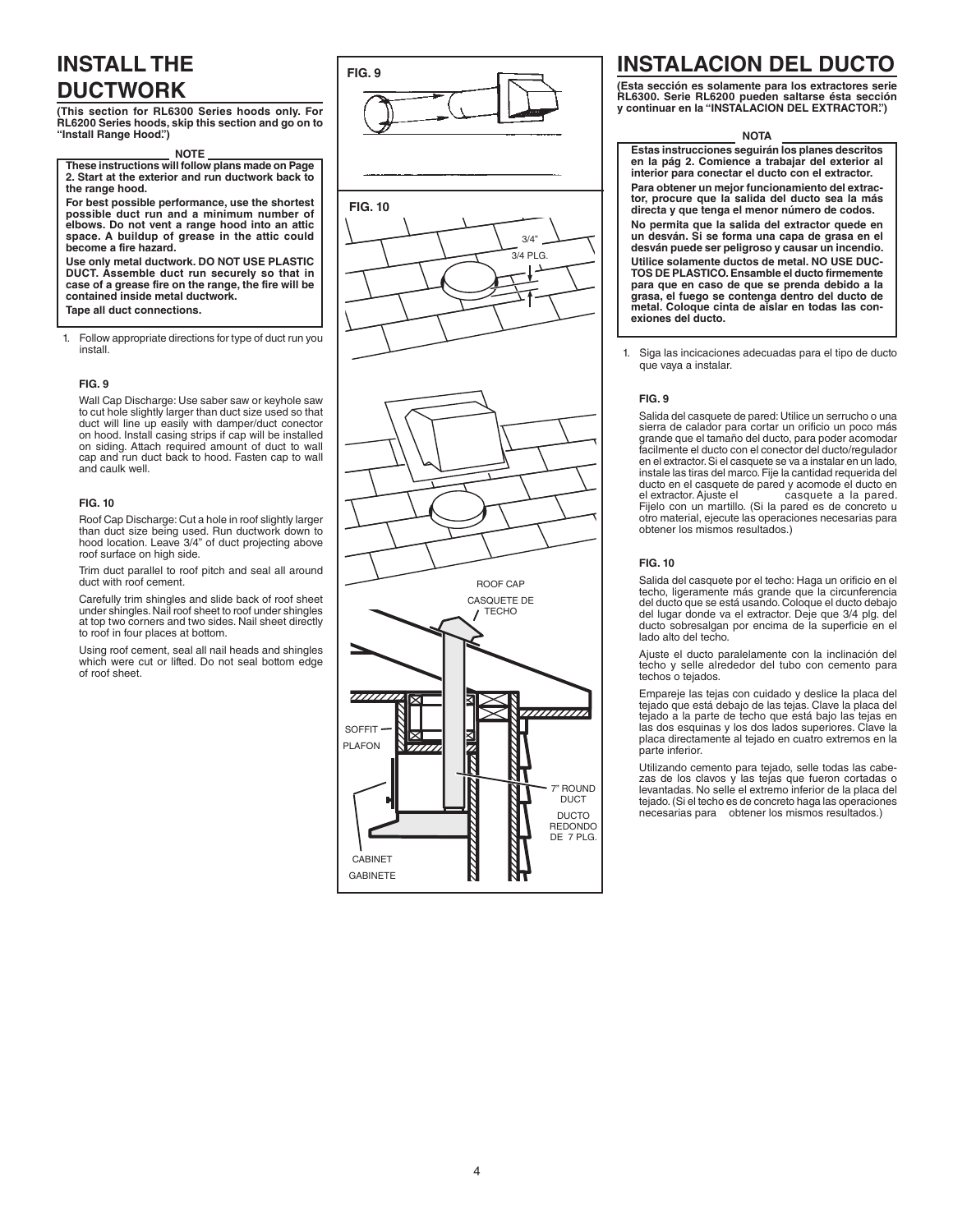# **INSTALL RANGE HOOD FIG. 11**

**WARNING TURN OFF THE PROPER CIRCUIT AT THE SERVICE ENTRANCE BEFORE WIRING THIS RANGE HOOD.**

#### **FIG. 11**

1. Run electric wiring through hole drilled in wall or cabinet. Split wiring for 6" and install proper connector for type of wire used.

#### **FIG. 12**

- 2. Position hood so that:
	- a.) Wiring is routed through knockout opening. b.) Large part of keyhole slots fit over hood mounting screws.
	- c.) Damper/duct connector slides into ductwork. (RL6300 Series only)
- 3. Adjust hood so that hood front is flush with cabinet frame.
- 4. Tighten hood mounting screws firmly.
- 5. Fasten wiring to hood with proper electrical connector for type of wire being used.

**WARNING**

**ALL ELECTRICAL CONNECTIONS MUST BE IN ACCORDANCE WITH LOCAL CODES, ORDI-NANCES, OR NATIONAL ELECTRICAL CODE. IF YOU ARE UNFAMILIAR WITH METHODS OF INSTALLING ELECTRICAL WIRING, SECURE THE SERVICES OF A QUALIFIED ELECTRICIAN.** 

#### **FIG. 13**

- 6. Strip 1/2" of insulation from wires. Connect white to white, black to black, and green to prepared hole with green ground screw provided.
- 7. Replace wiring box cover and screw. Make sure that all wiring is safely contained inside.

#### **FIG. 14**

- 8. Install light (75 Watt maximum). For easier installation, squeeze plastic lens and remove it from hood. Remember to reinstall lens.
- 9. Turn on power and check operation of fan and light. Make sure that damper operates freely.





# **INSTALACION DEL EXTRACTOR**

**ADVERTENCIA DESCONECTE EL CIRCUITO EN LA ENTRADA DE SERVICIO ANTES DE CONECTAR EL CABLEADO DEL EXTRACTOR.**

#### **FIG. 11**

1. Pase el cableado eléctrico a través de un orificio en la pared o el gabinete. Separe el cableado a 6 plg. e instale el conector apropiado para el tipo de cable usado.

#### **FIG. 12**

- 2. Coloque el extractor para que:
	- a.) El cableado salga por la salida del tapón. (Serie MX solamente: Utilice el ojal reforzado provisto en bolso de las piezas.)
	- b.) Las partes grandes de las ranuras se ajustan en los tornillos de la montura del extractor.
	- c.) El conector del ducto/regulador se deslice dentro del ducto. (**SOLAMENTE** para serie RL6300)
- 3. Ajuste el extractor para que la parte del frente se nivele con el gabinete.
- 4. Ajuste los tornillos de la montura del extractor con firmeza.
- 5. Ajuste el cableado al extractor con el conector eléctrico adecuado para el tipo de cable que se va a utilizar.

**ADVERTENCIA TODAS LAS CONEXIONES ELECTRICAS DEBEN SER REALIZADAS DE ACUERDO CON LOS CODI-GOS LOCALES, REGLAMENTOS Y CODIGOS ELECTRI-COS NACIONALES. SI NO ESTA FAMILIAIZADO CON LOS METODOS DE INSTALACION DE CABLEADO ELECTRICO, CONTRATE LOS SERVICIOS DE UN ELECTRICISTA CALIFICADO.**

#### **FIG. 13**

- 6. Pele 1/2 plg. de aislante de los cables. Conecte los cables, blanco con blanco, negro con negro y el verde con el orificio hecho con el tornillo de tierra verde, proporcionado en la bolsa.
- 7. Coloque de nuevo la tapa de la caja del cableado y el tornillo. Asegúrese de que todo el cableado quede bien contenido en el interior.

#### **FIG. 14**

- 8. Instale el foco (máximo 75 watts). Para lograr una instalación más sencilla, presione los protectores plásticos y retírelos del extractor. Recuerde reinstalar los protectores.
- 9. Conecte la corriente para revisar la operación del abanico y la luz. Asegúrese de que el regulador funcione con libertad.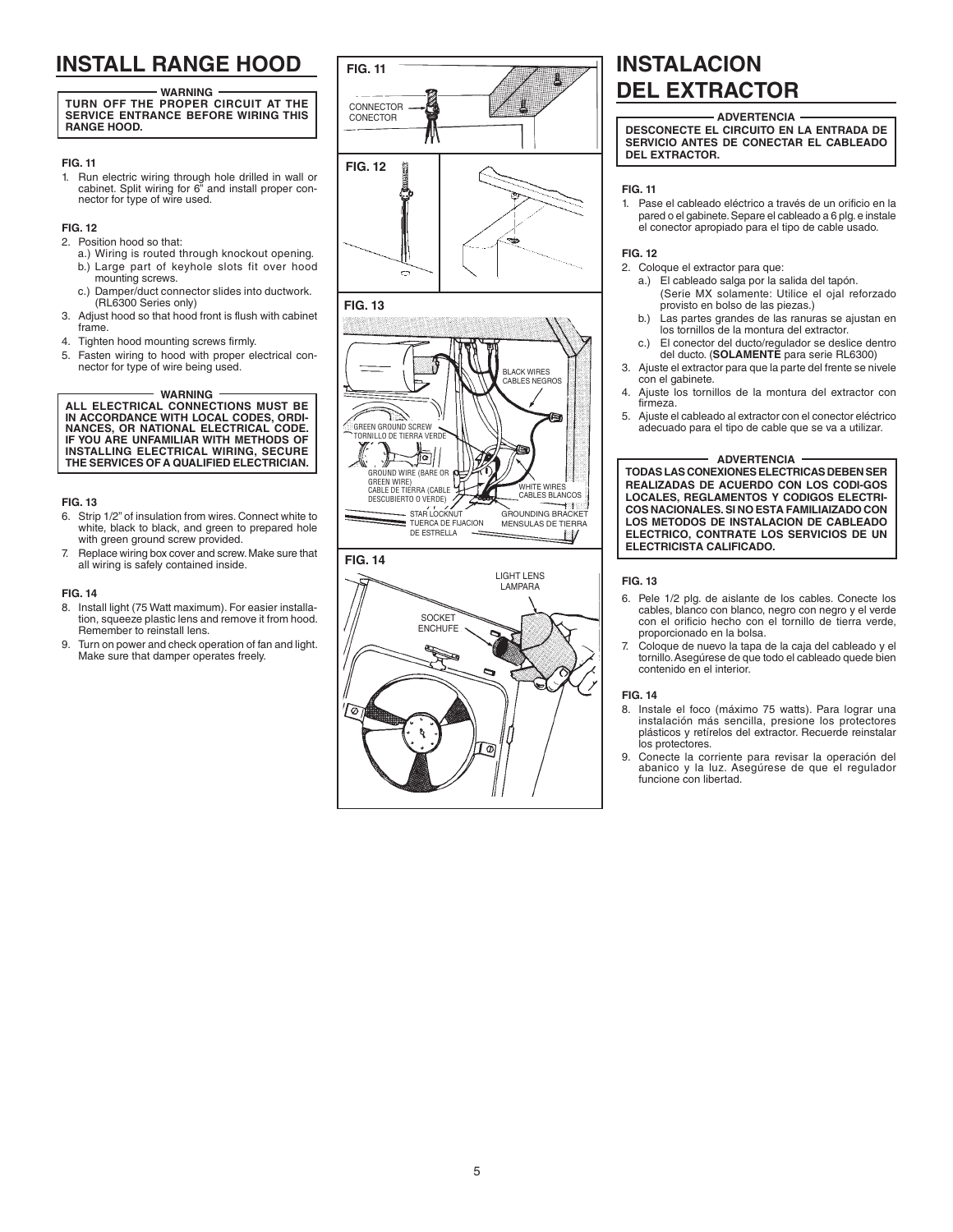## **USE AND CARE**

#### **SWITCHES**

The fan and light are each controlled by a rocker switch. The light switch has two positions, "ON" and "OFF."The<br>fan switch has three positions - "HIGH", "LOW" and "OFF". ( "OFF" is the middle position.)

### **FILTERS - FIG. 15**

#### **RL6300 Series Only:**

Remove aluminum filter by turning filter retainer to one side. Filter should be washed once a month in a hot detergent solution. Aluminum filters are dishwasher safe. When installing filter, make sure that filter slides under retaining tabs on back of fan housing. Turn filter retainer so that arrows on retainer point toward front and back of hood.

#### **RL6200 Series Only:**

The hood is equipped with a ductfree filter. Remove filter by turning filter retainer to one side. The ductfree filter is not washable, and will last up to twelve months with normal use. Replace the filter when colored side becomes noticeably dirty or discolored.

When installing filter, make sure that filter slides under retaining tabs on back of fan housing. MAKE SURE THAT COLORED SIDE OF FILTER IS NEXT TO FAN WHEN FILTER IS INSTALLED. Turn filter retainer so that arrows on retainer point toward front and back of hood.

### **WARNING**

**ALWAYS DISCONNECT ELECTRIC POWER BEFORE SERVICING RANGE HOOD.**

#### **FAN ASSEMBLY - FIG. 16**

Remove filter. Remove two screws holding motor bracket to range hood, and unplug fan assembly. Be careful not to allow fan assembly to drop when screws are removed.

#### **CLEANING**

Clean your hood with a mild detergent suitable for painted surfaces. DO NOT USE ABRASIVE CLOTH, STEEL WOOL PADS OR SCOURING POWDERS. Fan assembly may be vacuumed. Fan assembly is permanently lubricated, and never needs oiling.

### **HOW TO AVOID A COMMON RANGE-TOP GREASE FIRE**

- Your range hood provides a protective barrier
- between the cooking surface and the cabinets. • Keep fan, filters and grease laden surfaces
- CLEAN according to instructions. Always turn hood ON when cooking at high heat to keep the cooking area and the hood cooler.
- Use high heat settings only when necessary.
- Never leave cooking surface unattended. Boilover causes smoking and greasy spillovers that may ignite.
- Always use adequate-sized utensils.
- If preparing flaming foods, such as Cherries Ju bilee, always turn hood ON to HIGH to prevent a high heat situation which can cause damage or fire.

#### **HOW TO EXTINGUISH A COMMON RANGE-TOP GREASE FIRE**

- **•** Never pick up a flaming pan. If dropped, flames
- can spread quickly. DO NOT USE WATER! A violent steam explo sion may result. Wet dishcloths or towels are also dangerous.
- Smother flames with a close fitting lid, cookie sheet or metal tray. • Flaming grease can also be extinguished with
- baking soda or a multi-purpose dry chemical extinguisher.
- Turn off surface units if you can do so without getting burned.

### **FIG. 15**





### **USO Y CUIDADOS**

#### **LOS INTERRUPTORES**

El abanico y el foco están controlados individualmente por un interruptor balancín. El interruptor del foco tiene dos<br>posiciones, ENCENDIDO ("ON") y APAGADO ("OEE"). El .<br>posiciones, ENCENDIDO ("ON") y APAGADO ("OFF" interruptor del abanico tiene tres posiciones - ALTA ("HIGH"), BAJA ("LOW") y APAGADO ("OFF"). (El interruptor para APAGADO está en la posición de en medio.)

#### **LOS FILTROS - FIG. 15**

#### **Solamente serie RL6300:**

Retire el filtro de aluminio girando el contenedor del filtro hacia un lado. El filtro debe lavarse una vez al mes en una solución jabonosa caliente. Los filtros de aluminio se pueden lavar en la lavadora de platos. Cuando instale un filtro, asegúrese de que el filtro se deslice debajo de los apéndices en la parte trasera del compartimiento del abanico. Gire el contenedor del filtro para que las flechas del contenedor apunten hacia el frente y la parte trasera del extractor.

#### **Solamente serie RL6200:**

El extractor está equipado con un filtro sin ducto. Retire el filtro girando el contenedor del filtro hacia un lado. (FIG. 13) El filtro sin ducto no se puede lavar, y durará hasta doce meses con un uso normal. Coloque de nuevo el filtro cuando el lado de color se torne sucio o se decolore.

Cuando instale un filtro, asegúrese de que el filtro se deslice por debajo de los apéndices en la parte trasera del com partimiento del abanico. ASEGURESE DE QUE EL LADO COLOREADO DEL FILTRO QUEDE ENSEGUIDA DEL ABANICO, CUANDO EL FILTRO SEA INSTALADO. Gire el contenedor del filtro para que las flechas de el contenedor apunten hacia el frente y la parte trasera del extractor.

#### **ADVERTENCIA**

**DESCONECTE SIEMPRE EL CABLE DE ELEC-TRICIDAD ANTES DE DARLE SERVICIO DE MAN-TENIMIENTO AL EXTRACTOR.**

#### **EL ENSAMBLE DEL ABANICO - FIG. 16**

Retire el filtro. Retire los dos tornillos que sostienen el mo tor en el extractor, y desconecte el ensamble del abanico. Asegúrese de no permitir que el abanico se caiga cuando retire los tornillos.

#### **LA LIMPIEZA**

Limpie su extractor con un detergente suave que sea adec uado para superficies pintadas. NO UTILICE PIEZAS DE TELA ABRASIVAS, FIBRAS O DETERGENTE.

El abanico puede ser aspirado. El ensamble del abanico está lubricado permanentamente y no necesita que se le agregue aceite.

### **COMO EVITAR QUE OCURRA UN INCENDIO DEBIDO A LA GRASA QUE SE ACUMULA EN UN EXTRACTOR COMUN**

- Su extractor proporciona una barrera protectora entre la superficie para cocinar y los gabinetes.
- Mantenga el abanico, los filtros y las superficies donde se acumula la grasa LIMPIAS conforme a las instrucciones.
- ENCIENDA siempre el extractor cuando esté coci nando a fuego alto para mantener el area para cocinar y el extractor limpios.
- Utilice las hornillas de fuego alto solamente cuando sea necesario.
- No deje las hornillas de la estufa sin atención cuando esté cocinando. El vapor o el aceite que salpique puede ocasionar un incendio o acumulación de humo.
- Siempre utilice los utensilios del tamaño adecuado.
- Si está preparando alimentos flameados, como las Cerezas a la Jubilee, ENCIENDA siempre el extractor en ALTO para evitar que el calor pueda causar algún daño o un incendio.

#### **COMO EXTINGUIR UN INCENDIO EN UN EXTRAC - TOR COMUN**

- **•** No levante nunca una sartén que esté en llamas. Si se le cae, las llamas se pueden extender rapidamente.
- iNO UTILICE AGUA PARA APAGARLO! Puede ocasionar una explosión de vapor. Las toallas de cocina mojadas también son peligrosas.
- Ahogue las llamas con una tapa ajustada o una charola.
- Las llamas provocadas por la grasa también se pueden apagar con bicarbonato de sodio o un extin guidor químico.
- Apague las hornillas si puede hacerlo sin quemarse.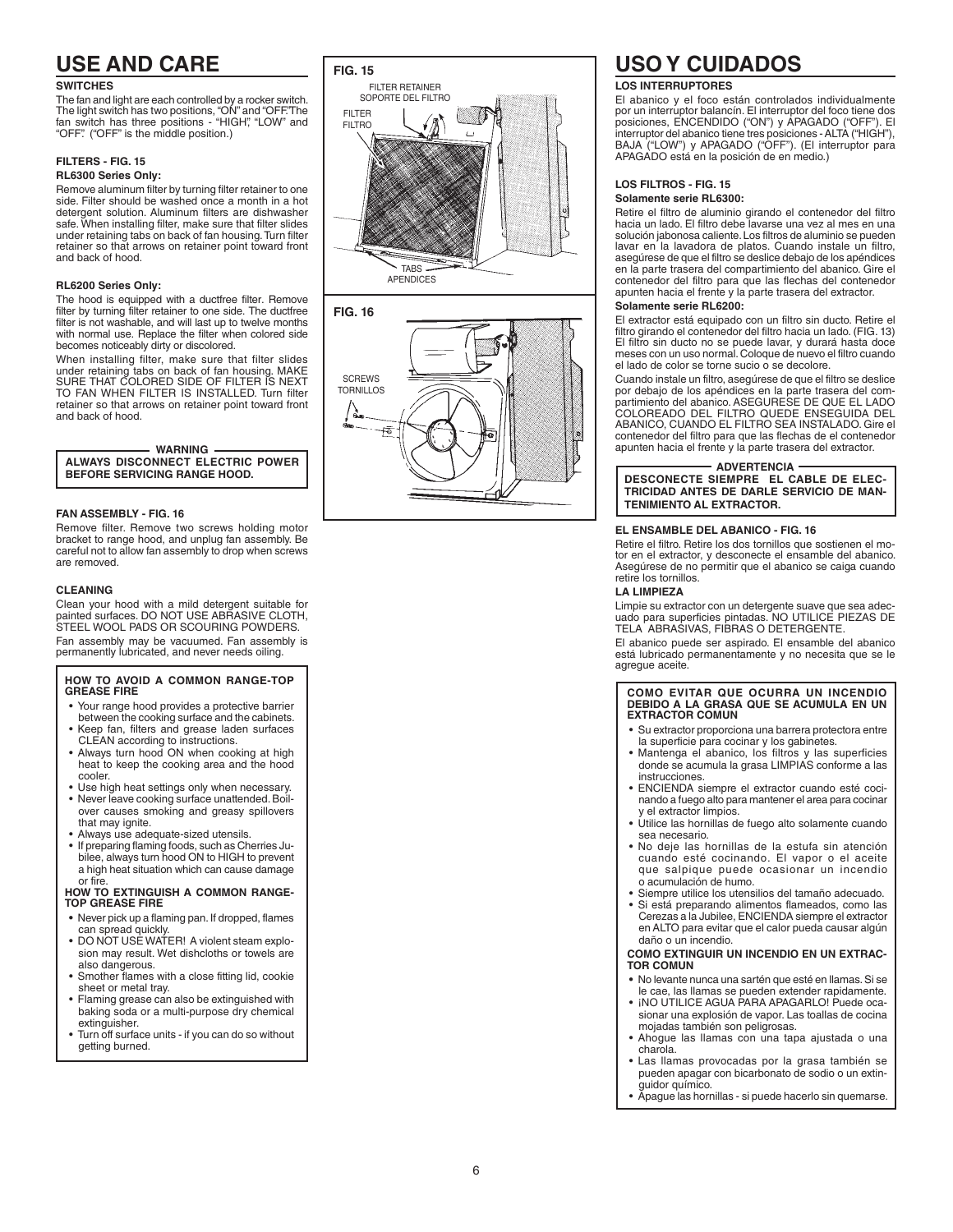### **SERVICE PARTS**

### **PIEZAS DE SERVICIO**

### **RL6200 SERIES MICROTEK® SYSTEM I**

### **SERIE RL6200 SISTEMA MICROTEK® I**



| KEY NO.<br>NO. CODIGO | PART NO.<br>NO. PIEZA            | <b>DESCRIPTION</b>                                                                                   | <b>DESCRIPCION</b>                                                                                                                         |                                                                       |
|-----------------------|----------------------------------|------------------------------------------------------------------------------------------------------|--------------------------------------------------------------------------------------------------------------------------------------------|-----------------------------------------------------------------------|
|                       | 98006621<br>99170245             | Outlet Box Cover<br>#8 x 3/8 Sheet Metal Screw*                                                      | Cubierta de la caja de la toma de corriente<br>Tornillos de metal para lámina #8 x 3/8*                                                    |                                                                       |
|                       | 99270987                         | <b>Bulb Holder with Wires</b>                                                                        | Contenedor del bulbo con cableado                                                                                                          |                                                                       |
| 5                     | 99110437<br>97011217             | Light Lens<br>Screw/Nut Kit (Includes 2 - #10-16 x .500 screws<br>and $2 - #10-16$ sheet metal nuts) | Cubierta protectora del foco<br>Paquete de tornillos/tuercas (incluye 2 tornillos #10-16 x 0.500 y 2<br>tuercas de metal de lámina #10-16) | Order service parts by "PART NO." -<br>NOT by "KEY NO."               |
|                       | 99020287<br>99260428<br>98005568 | Fan Blade<br>#6-32 Locking Nuts* (2 Required)<br><b>Motor Mounting Bracket</b>                       | Navajas del abanico<br>Tuercas #6-32 $*$ (2)<br>Soporte de montura del motor                                                               | Standard Hardware. May be pur-<br>chased locally.                     |
| 10                    | 97011220<br>97007696             | Motor Assembly (Includes Key Nos. 6, 7, & 8)<br>Ductfree Microtek" Filter System I                   | Ensemblaje del motor (incluye piezas 6, 7, y 8)<br>Sistema de filtro Ductfree Microtek™ System I                                           | ** Not Illustrated.                                                   |
| 11<br>12              | 99420472<br>99091116<br>99091114 | <b>Filter Retainer</b><br>Nameplate - Black (Square Edge)<br>Nameplate - White                       | Contenedor de filtro<br>Rótulo - Negro (cuadrados el borde)<br>Rótulo - Blanco                                                             |                                                                       |
| 13                    | 99091131<br>99091171<br>99030315 | Nameplate - Bisque<br>Nameplate - Black (Round Edge)<br>2-Speed Motor Switch - Black                 | Rótulo - Beige<br>Rótulo - Negro (ronda el borde)<br>Interruptor del motor de 2 velocidades - Negro                                        | Encargue piezas de servicio por "NO.<br>PIEZA" - NO por "NO. CODIGO". |
|                       | 99030316<br>99030318             | 2-Speed Motor Switch - White<br>2-Speed Motor Switch - Bisque                                        | Interruptor del motor de 2 velocidades - Blanco<br>Interruptor del motor de 2 velocidades - Beige                                          | * Piezas estándar. Se pueden comprar<br>localmente.                   |
| 14                    | 99030310<br>99030311<br>99030313 | Light Switch - Black<br>Light Switch - White<br>Light Switch - Bisque                                | Interruptor del foco - Negro<br>Interruptor del foco - Blanco<br>Interruptor del foco - Beige                                              | ** No se muestran.                                                    |
| 15                    | 97005678                         | Motor Receptacle with Wires                                                                          | Recipiente del motor con cableado                                                                                                          |                                                                       |
| 16                    | 99150471                         | #10-32 x 1/2 Green Ground Screw*                                                                     | Tornillo de tierra verde #10-32 x 1/2*                                                                                                     |                                                                       |
| 17<br>$* *$           | 93400038<br>----                 | Grommet<br>Light Bulb, 75 Watt (not included)*                                                       | Ojal reforzado<br>Bulbo, 75 watts* (no incluido)                                                                                           |                                                                       |

### BROAN-NUTONE ONE YEAR LIMITED WARRANTY

Broan-NuTone warrants to the original consumer purchaser of its products that such products will be free from defects in materials or workmanship for a period of one year from the date of original purchase. THERE ARE NO OTHER WARRANTIES, EXPRESS OR IMPLIED, INCLUDING, BUT NOT LIMITED TO, IMPLIED WARRAN-TIES OF MERCHANTABILITY OR FITNESS FOR A PARTICULAR PURPOSE.

During this one-year period, Broan-NuTone will, at its option, repair or replace, without charge, any product or part which is found to be defective under normal use and service.

THIS WARRANTY DOES NOT EXTEND TO FLUORESCENT LAMP STARTERS, TUBES, HALOGEN AND INCANDESCENT BULBS, FUSES, FILTERS, DUCTS, ROOF CAPS, WALL CAPS AND OTHER ACCESSORIES FOR DUCTING. This warranty does not cover (a) normal maintenance and service or (b) any products or parts which have been subject to misuse, negligence, accident, improper maintenance or repair (other than by Broan-NuTone), faulty installation or installation contrary to recommended installation instructions.

The duration of any implied warranty is limited to the one-year period as specified for the express warranty. Some states do not allow limitation on how long an implied warranty lasts, so the above limitation may not apply to you.

BROAN-NUTONE'S OBLIGATION TO REPAIR OR REPLACE, AT BROAN-NUTONE'S OPTION, SHALL BE THE PURCHASER'S SOLE AND EXCLUSIVE REMEDY UNDER THIS WARRANTY. BROAN-NUTONE SHALL NOT BE LIABLE FOR INCIDENTAL, CONSEQUENTIAL OR SPECIAL DAMAGES ARISING OUT OF OR IN CONNECTION WITH PRODUCT USE OR PERFORMANCE. Some states do not allow the exclusion or limitation of incidental or consequential damages, so the above limitation or exclusion may not apply to you.

This warranty gives you specific legal rights, and you may also have other rights, which vary from state to state. This warranty supersedes all prior warranties. To qualify for warranty service, you must (a) notify Broan-NuTone at the address or telephone number below, (b) give the model number and part identification and (c) describe the nature of any defect in the product or part. At the time of requesting warranty service, you must present evidence of the original purchase date. Broan-NuTone LLC, 926 W. State Street, Hartford, Wisconsin 53027 www.nutone.com 800-558-1711

7